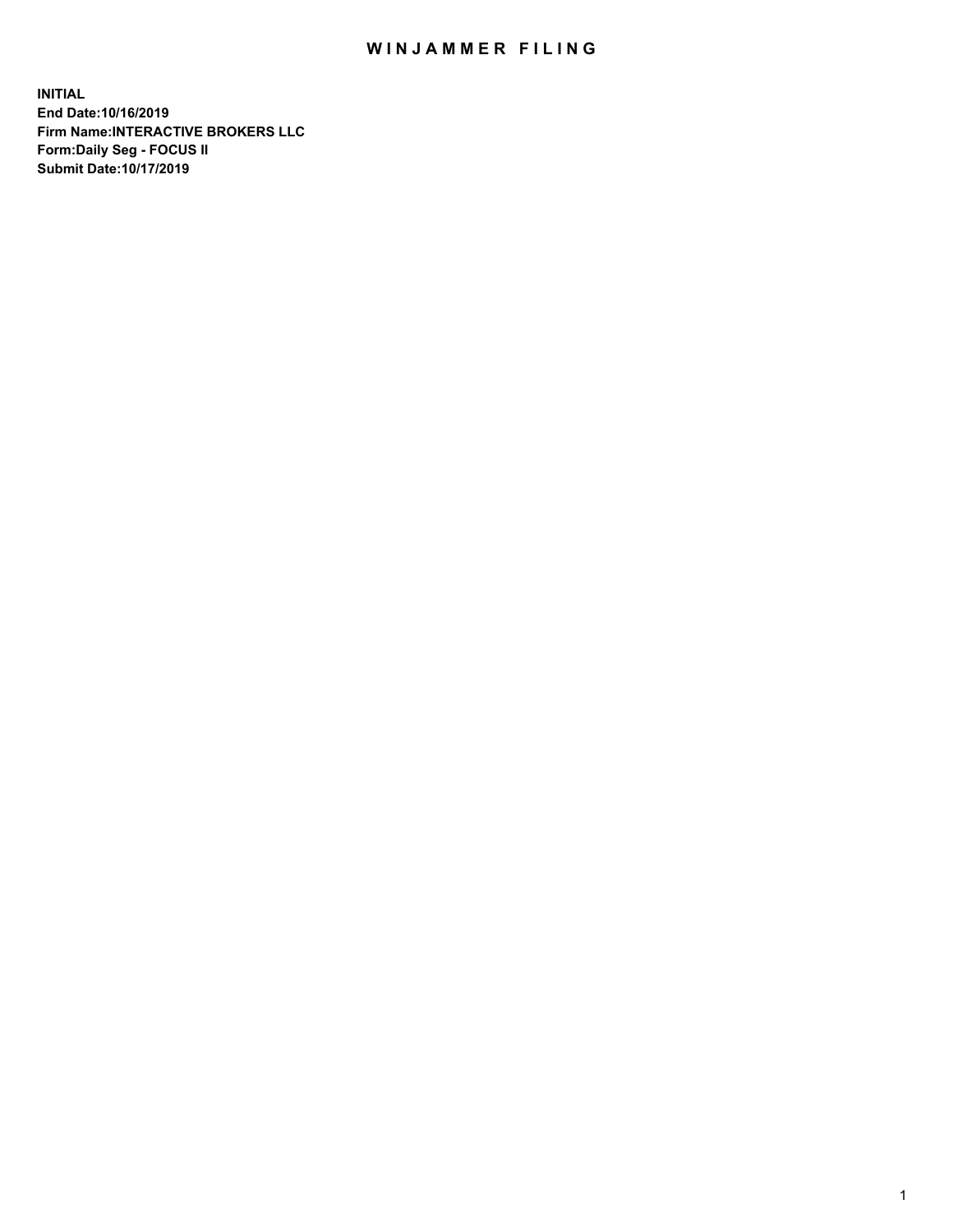**INITIAL End Date:10/16/2019 Firm Name:INTERACTIVE BROKERS LLC Form:Daily Seg - FOCUS II Submit Date:10/17/2019 Daily Segregation - Cover Page**

| Name of Company                                                                                                                                                                                                                                                                                                                | <b>INTERACTIVE BROKERS LLC</b>                                                                  |
|--------------------------------------------------------------------------------------------------------------------------------------------------------------------------------------------------------------------------------------------------------------------------------------------------------------------------------|-------------------------------------------------------------------------------------------------|
| <b>Contact Name</b>                                                                                                                                                                                                                                                                                                            | James Menicucci                                                                                 |
| <b>Contact Phone Number</b>                                                                                                                                                                                                                                                                                                    | 203-618-8085                                                                                    |
| <b>Contact Email Address</b>                                                                                                                                                                                                                                                                                                   | jmenicucci@interactivebrokers.c<br>om                                                           |
| FCM's Customer Segregated Funds Residual Interest Target (choose one):<br>a. Minimum dollar amount: ; or<br>b. Minimum percentage of customer segregated funds required:%; or<br>c. Dollar amount range between: and; or<br>d. Percentage range of customer segregated funds required between:% and%.                          | $\overline{\mathbf{0}}$<br>$\overline{\mathbf{0}}$<br>155,000,000 245,000,000<br>0 <sub>0</sub> |
| FCM's Customer Secured Amount Funds Residual Interest Target (choose one):<br>a. Minimum dollar amount: ; or<br>b. Minimum percentage of customer secured funds required:% ; or<br>c. Dollar amount range between: and; or<br>d. Percentage range of customer secured funds required between:% and%.                           | $\overline{\mathbf{0}}$<br>$\overline{\mathbf{0}}$<br>80,000,000 120,000,000<br>0 <sub>0</sub>  |
| FCM's Cleared Swaps Customer Collateral Residual Interest Target (choose one):<br>a. Minimum dollar amount: ; or<br>b. Minimum percentage of cleared swaps customer collateral required:% ; or<br>c. Dollar amount range between: and; or<br>d. Percentage range of cleared swaps customer collateral required between:% and%. | $\overline{\mathbf{0}}$<br>$\underline{\mathbf{0}}$<br>0 <sub>0</sub><br>0 <sub>0</sub>         |

Attach supporting documents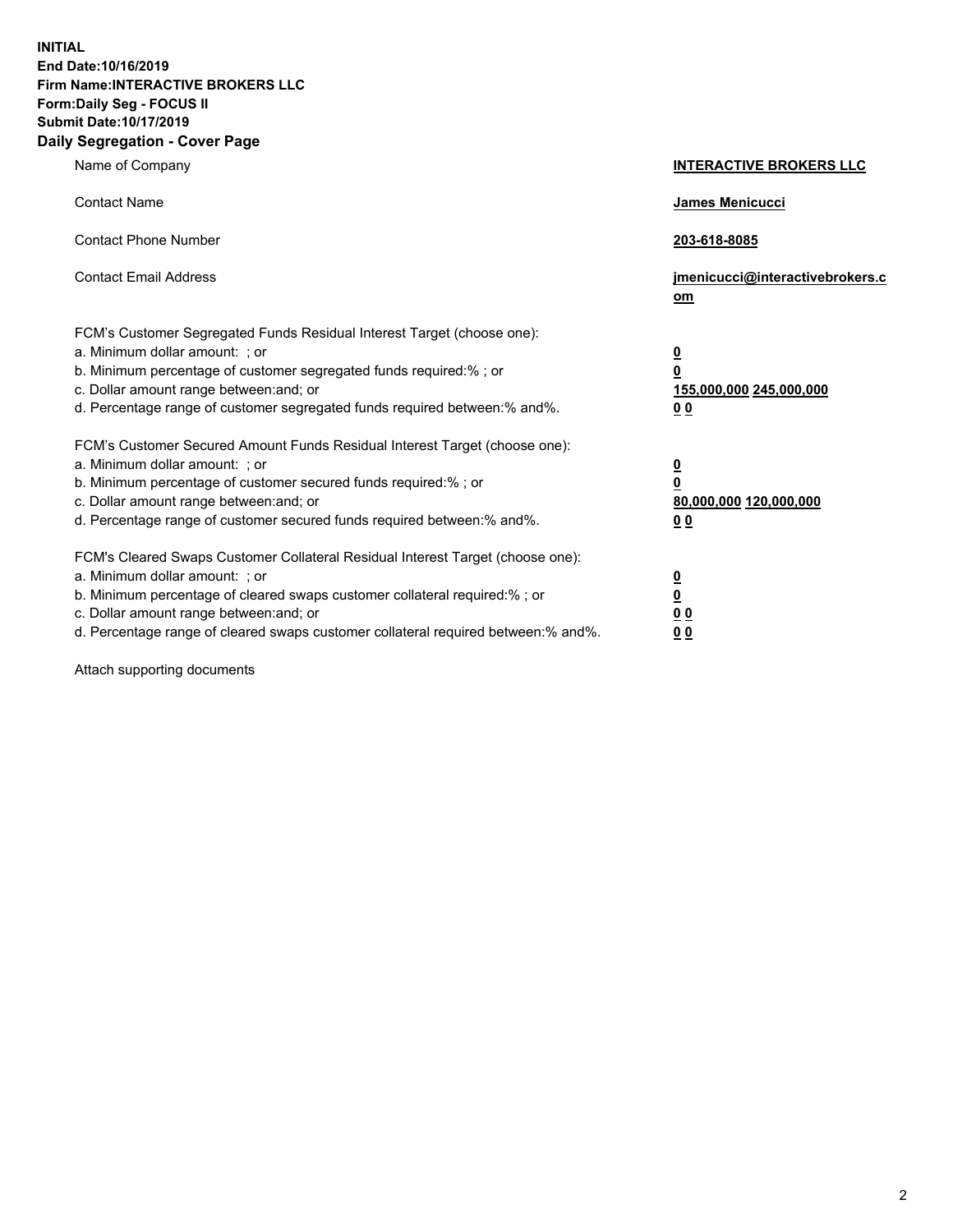## **INITIAL End Date:10/16/2019 Firm Name:INTERACTIVE BROKERS LLC Form:Daily Seg - FOCUS II Submit Date:10/17/2019 Daily Segregation - Secured Amounts**

|     | Daily Segregation - Secured Amounts                                                         |                                                      |
|-----|---------------------------------------------------------------------------------------------|------------------------------------------------------|
|     | Foreign Futures and Foreign Options Secured Amounts                                         |                                                      |
|     | Amount required to be set aside pursuant to law, rule or regulation of a foreign            | $0$ [7305]                                           |
|     | government or a rule of a self-regulatory organization authorized thereunder                |                                                      |
| 1.  | Net ledger balance - Foreign Futures and Foreign Option Trading - All Customers             |                                                      |
|     | A. Cash                                                                                     | 496,286,069 [7315]                                   |
|     | B. Securities (at market)                                                                   | $0$ [7317]                                           |
| 2.  | Net unrealized profit (loss) in open futures contracts traded on a foreign board of trade   | 9,931,327 [7325]                                     |
| 3.  | Exchange traded options                                                                     |                                                      |
|     | a. Market value of open option contracts purchased on a foreign board of trade              | 47,482 [7335]                                        |
|     | b. Market value of open contracts granted (sold) on a foreign board of trade                | -27,857 [7337]                                       |
| 4.  | Net equity (deficit) (add lines 1.2. and 3.)                                                | 506,237,021 [7345]                                   |
| 5.  | Account liquidating to a deficit and account with a debit balances - gross amount           | 8,459 [7351]                                         |
|     | Less: amount offset by customer owned securities                                            | 0 [7352] 8,459 [7354]                                |
| 6.  | Amount required to be set aside as the secured amount - Net Liquidating Equity              | 506,245,480 [7355]                                   |
|     | Method (add lines 4 and 5)                                                                  |                                                      |
| 7.  | Greater of amount required to be set aside pursuant to foreign jurisdiction (above) or line | 506,245,480 [7360]                                   |
|     | 6.                                                                                          |                                                      |
|     | FUNDS DEPOSITED IN SEPARATE REGULATION 30.7 ACCOUNTS                                        |                                                      |
| 1.  | Cash in banks                                                                               |                                                      |
|     | A. Banks located in the United States                                                       | 46,425,382 [7500]                                    |
|     | B. Other banks qualified under Regulation 30.7                                              | 0 [7520] 46,425,382 [7530]                           |
| 2.  | Securities                                                                                  |                                                      |
|     | A. In safekeeping with banks located in the United States                                   | 492,342,438 [7540]                                   |
|     | B. In safekeeping with other banks qualified under Regulation 30.7                          | 0 [7560] 492,342,438 [7570]                          |
| 3.  | Equities with registered futures commission merchants                                       |                                                      |
|     | A. Cash                                                                                     | $0$ [7580]                                           |
|     | <b>B.</b> Securities                                                                        | $0$ [7590]                                           |
|     | C. Unrealized gain (loss) on open futures contracts                                         | $0$ [7600]                                           |
|     | D. Value of long option contracts                                                           | $0$ [7610]                                           |
|     | E. Value of short option contracts                                                          | 0 [7615] 0 [7620]                                    |
| 4.  | Amounts held by clearing organizations of foreign boards of trade                           |                                                      |
|     | A. Cash                                                                                     | $0$ [7640]                                           |
|     | <b>B.</b> Securities                                                                        | $0$ [7650]                                           |
|     | C. Amount due to (from) clearing organization - daily variation                             | $0$ [7660]                                           |
|     | D. Value of long option contracts                                                           | $0$ [7670]                                           |
| 5.  | E. Value of short option contracts                                                          | 0 [7675] 0 [7680]                                    |
|     | Amounts held by members of foreign boards of trade                                          |                                                      |
|     | A. Cash<br><b>B.</b> Securities                                                             | 88,419,920 [7700]<br>$0$ [7710]                      |
|     | C. Unrealized gain (loss) on open futures contracts                                         | -162,082 [7720]                                      |
|     | D. Value of long option contracts                                                           | 47,482 [7730]                                        |
|     | E. Value of short option contracts                                                          | <mark>-27,857</mark> [7735] <b>88,277,463</b> [7740] |
| 6.  | Amounts with other depositories designated by a foreign board of trade                      | $0$ [7760]                                           |
| 7.  | Segregated funds on hand                                                                    | $0$ [7765]                                           |
| 8.  | Total funds in separate section 30.7 accounts                                               | 627,045,283 [7770]                                   |
| 9.  | Excess (deficiency) Set Aside for Secured Amount (subtract line 7 Secured Statement         | 120,799,803 [7380]                                   |
|     | Page 1 from Line 8)                                                                         |                                                      |
| 10. | Management Target Amount for Excess funds in separate section 30.7 accounts                 | 80,000,000 [7780]                                    |
| 11. | Excess (deficiency) funds in separate 30.7 accounts over (under) Management Target          | 40,799,803 [7785]                                    |
|     |                                                                                             |                                                      |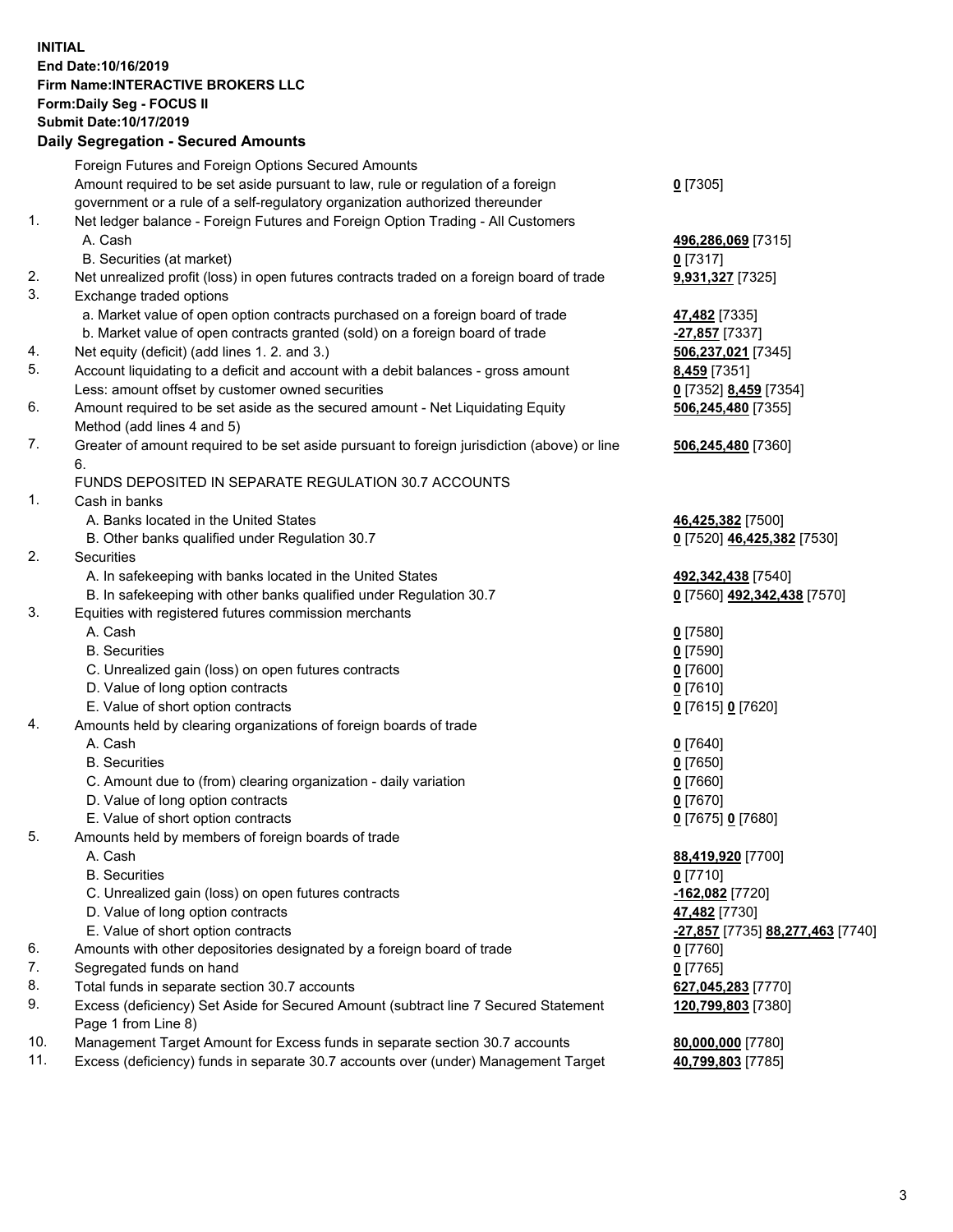**INITIAL End Date:10/16/2019 Firm Name:INTERACTIVE BROKERS LLC Form:Daily Seg - FOCUS II Submit Date:10/17/2019 Daily Segregation - Segregation Statement** SEGREGATION REQUIREMENTS(Section 4d(2) of the CEAct) 1. Net ledger balance A. Cash **4,131,441,422** [7010] B. Securities (at market) **0** [7020] 2. Net unrealized profit (loss) in open futures contracts traded on a contract market **-58,628,559** [7030] 3. Exchange traded options A. Add market value of open option contracts purchased on a contract market **188,135,116** [7032] B. Deduct market value of open option contracts granted (sold) on a contract market **-188,394,660** [7033] 4. Net equity (deficit) (add lines 1, 2 and 3) **4,072,553,319** [7040] 5. Accounts liquidating to a deficit and accounts with debit balances - gross amount **990,394** [7045] Less: amount offset by customer securities **0** [7047] **990,394** [7050] 6. Amount required to be segregated (add lines 4 and 5) **4,073,543,713** [7060] FUNDS IN SEGREGATED ACCOUNTS 7. Deposited in segregated funds bank accounts A. Cash **1,003,316,642** [7070] B. Securities representing investments of customers' funds (at market) **1,982,244,810** [7080] C. Securities held for particular customers or option customers in lieu of cash (at market) **0** [7090] 8. Margins on deposit with derivatives clearing organizations of contract markets A. Cash **3,265,943** [7100] B. Securities representing investments of customers' funds (at market) **1,315,633,991** [7110] C. Securities held for particular customers or option customers in lieu of cash (at market) **0** [7120] 9. Net settlement from (to) derivatives clearing organizations of contract markets **120,252** [7130] 10. Exchange traded options A. Value of open long option contracts **191,222,442** [7132] B. Value of open short option contracts **-191,521,125** [7133] 11. Net equities with other FCMs A. Net liquidating equity **0** [7140] B. Securities representing investments of customers' funds (at market) **0** [7160] C. Securities held for particular customers or option customers in lieu of cash (at market) **0** [7170] 12. Segregated funds on hand **0** [7150] 13. Total amount in segregation (add lines 7 through 12) **4,304,282,955** [7180] 14. Excess (deficiency) funds in segregation (subtract line 6 from line 13) **230,739,242** [7190] 15. Management Target Amount for Excess funds in segregation **155,000,000** [7194] 16. Excess (deficiency) funds in segregation over (under) Management Target Amount **75,739,242** [7198]

Excess